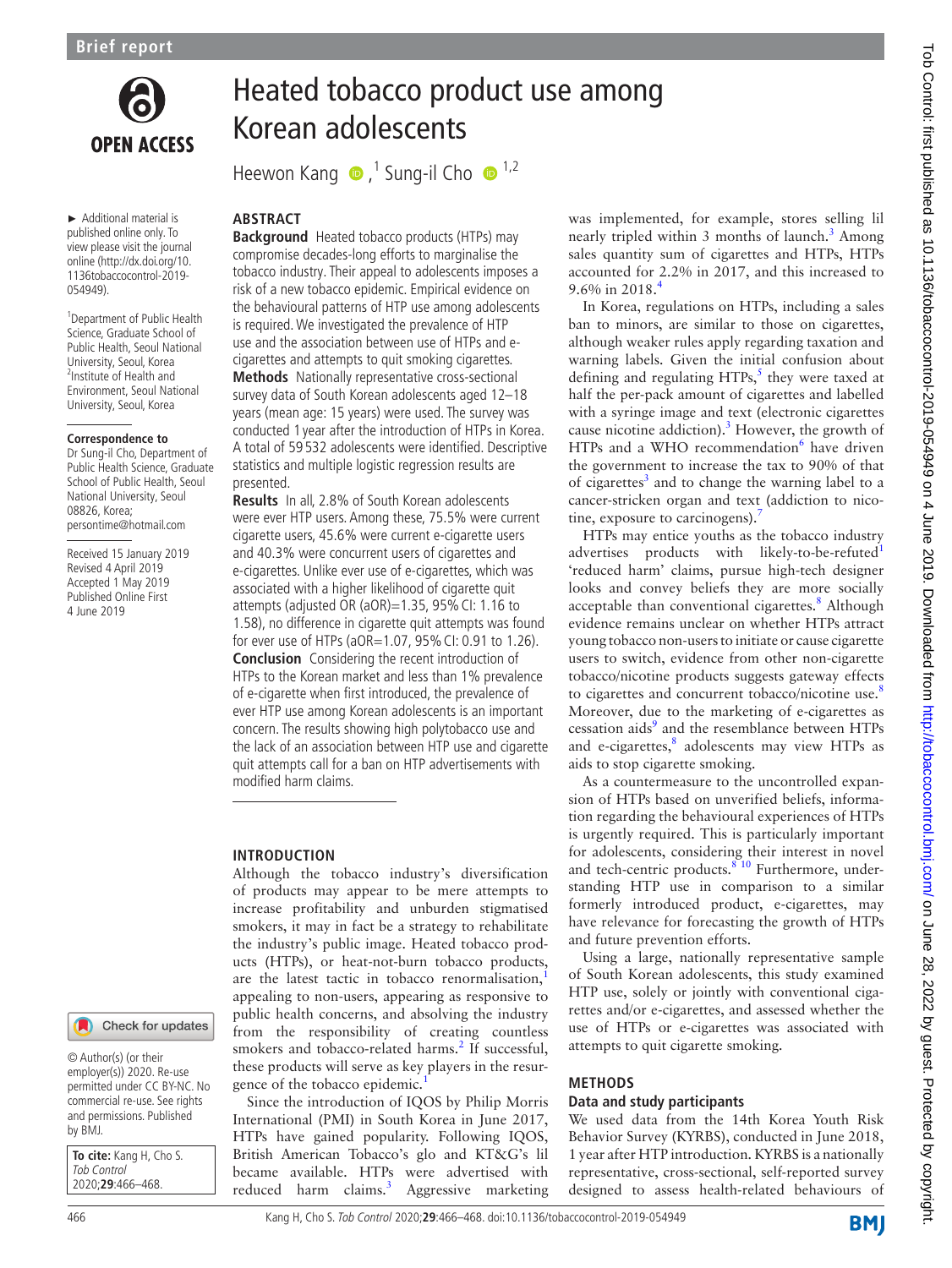Korean adolescents aged 12–18 (mean: 15) years old. A detailed description of the KYRBS, including its design and measures, is provided elsewhere.<sup>11</sup> Survey participants included middle and high school students from 800 schools (response rate 95.6%). From a total sample of 60 040 students, we excluded individuals with missing data for age and age at cigarette smoking initiation (n=508). The final analyses included 59 532 adolescents.

#### **Measures**

Ever HTP users were defined as those responding 'yes' to the question: 'Have you ever used heated tobacco products (IQOS, glo, lil)? (※ cigarettes and e-cigarettes excluded)'. No data were available to measure current HTP use.

Ever e-cigarette users were defined as those answering 'yes' to 'Have you ever used e-cigarettes?' Current e-cigarette users were defined as those who gave responses in the range '1 to 2 days' to 'everyday' to the question: 'During the past 30 days, how many days did you use e-cigarettes?'

Ever cigarette smokers were identified as participants answering 'yes' to the question: 'Have you ever smoked a cigarette, even one puff?' Current cigarette smokers were defined as those who gave responses in the range '1 to 2 days' to 'everyday' to the question: 'During the past 30 days, how many days did you smoke cigarettes, even one cigarette?' Then, current users of both cigarettes and e-cigarettes were defined as current dual users. Cigarette quit attempters were defined as current cigarette smokers who answered 'yes' to the question: 'During the past 12 months, have you made attempts to quit smoking?'

Covariates used in the logistic regression model were sex, age, perceived household wealth  $(1=$ low to  $5=$ high), age at cigarette smoking initiation and past 12-month participation of each student's school-based smoking prevention education (yes/no).

#### **Statistical analyses**

All analyses considered survey weights for the complex sampling design of the KYRBS. Descriptive statistics of tobacco/

nicotine product use and cigarette quit attempts are presented as unweighted frequencies and weighted percentages. A logistic regression analysis was conducted on current cigarette smokers, using a model which included ever HTP use along with ever e-cigarette use, to examine their independent associations with cigarette smoking quit attempts. Odds ratio (OR) estimates were obtained with adjustment (adjusted OR (aOR)) for the aforementioned covariates. All statistical analyses were done using SAS  $9.4.^{12}$ 

## **Results**

[Table](#page-1-0) 1 shows the prevalence of HTP, cigarette and e-cigarette use along with attempts to quit cigarette smoking. The prevalence of ever HTP use in the study population was 2.8% (1496 of 59 532 unweighted individuals). The prevalence of ever cigarette use and e-cigarette use were 14.4% and 7.7%, respectively.

Among ever HTP users, 75.5% were current cigarette users, 45.6% were current e-cigarette users and 40.3% were concurrent cigarette and e-cigarette users. Only 3.7% had never used conventional cigarettes or e-cigarettes (online supplementary [table S1\)](https://dx.doi.org/10.1136/tobaccocontrol-2019-054949). Approximately 32% of current cigarette users were ever HTP users. Participant numbers in each use group are provided in detail in the [online supplementary file](https://dx.doi.org/10.1136/tobaccocontrol-2019-054949).

The proportion of current cigarette users who had attempted to quit cigarette smoking was 71.7%. Cigarette quit attempts were similar regardless of ever HTP use (70.9% in never-users, 73.6% in ever users). However, there was a greater difference in terms of ever e-cigarette use (67.9% in never-users, 73.8% in ever users).

The last two columns show the results of a logistic regression analysis on current cigarette smokers, examining the association between HTP and e-cigarette use and cigarette quit attempts. No significant association was found for ever HTP use and quit attempts (aOR=1.07, 95% CI: 0.91 to 1.26). However, ever e-cigarette use was positively associated with quit attempts (aOR=1.35, 95% CI: 1.16 to 1.58).

<span id="page-1-0"></span>**Table 1** Prevalence of use of HTPs, cigarettes and e-cigarettes, and the association between HTP and e-cigarette use and attempts to quit cigarette smoking

|                               |              |                            |               |                            |      | Cigarette use: current     |      |                                     |                                   |         |  |
|-------------------------------|--------------|----------------------------|---------------|----------------------------|------|----------------------------|------|-------------------------------------|-----------------------------------|---------|--|
|                               | <b>Total</b> |                            | HTP use: ever |                            | All  |                            |      | Attempted to quit cigarette smoking |                                   |         |  |
|                               | n            | % (95% CI)                 | n             | % (95% CI)                 | n    | % (95% CI)                 | n    | $%$ * (95% CI)                      | n/aOR† (95% CI)                   | P value |  |
| <b>Total</b>                  | 59 532       | 100.0                      | 1496          | $2.8(2.5 \text{ to } 3.0)$ | 3611 | $6.5(6.1 \text{ to } 6.9)$ | 2584 | 71.7 (70.3 to 73.2)                 | 3611                              |         |  |
| <b>HTP</b>                    |              |                            |               |                            |      |                            |      |                                     |                                   |         |  |
| Never                         | 58 036       | 97.2 (97.0 to 97.5)        |               |                            | 2485 | 68.1 (66.2 to 70.0)        | 1758 | 70.9 (69.1 to 72.7)                 | Reference                         |         |  |
| Ever                          | 1496         | 2.8 (2.5 to 3.0)           |               |                            | 1126 | 31.9 (30.0 to 33.8)        | 826  | 73.6 (71.2 to 76.0)                 | 1.07<br>$(0.91$ to $1.26)$        | 0.4181  |  |
| Cigarette                     |              |                            |               |                            |      |                            |      |                                     |                                   |         |  |
| Never                         | 51 334       | 85.6 (84.9 to 86.2)        | 139           | 9.3 (7.8 to 10.8)          |      |                            |      |                                     |                                   |         |  |
| Ever                          | 8198         | 14.4 (13.8 to 15.1)        | 1357          | 90.7 (89.2 to 92.2)        |      |                            |      |                                     |                                   |         |  |
| Current                       | 3611         | $6.5(6.1 \text{ to } 6.9)$ | 1126          | 75.5 (73.4 to 77.7)        |      |                            |      |                                     |                                   |         |  |
| E-cigarette                   |              |                            |               |                            |      |                            |      |                                     |                                   |         |  |
| Never                         | 55 284       | 92.3 (91.8 to 92.7)        | 199           | 12.8 (11.2 to 14.4)        | 1336 | 34.8 (33.0 to 36.6)        | 910  | 67.9 (65.4 to 70.3)                 | Reference                         |         |  |
| Ever                          | 4248         | $7.7(7.3 \text{ to } 8.2)$ | 1297          | 87.2 (85.6 to 88.8)        | 2275 | 65.2 (63.4 to 67.0)        | 1674 | 73.8 (72.0 to 75.6)                 | 1.35<br>$(1.16 \text{ to } 1.58)$ | 0.0002  |  |
| Current                       | 1371         | 2.6 (2.3 to 2.8)           | 668           | 45.6 (43.0 to 48.2)        | 1108 | 31.8 (30.0 to 33.5)        | 812  | 73.8 (71.3 to 76.3)                 |                                   |         |  |
| Cigarette and e-<br>cigarette |              |                            |               |                            |      |                            |      |                                     |                                   |         |  |
| Current dual                  | 1108         | 2.1 (1.9 to 2.3)           | 595           | 40.3 (37.8 to 42.7)        |      |                            |      |                                     |                                   |         |  |

Descriptive data are summarised in unweighted frequencies (n) and weighted percentages (%).

The results from unadjusted (not shown) and adjusted models were consistent.

\*Per cent among current cigarette smokers.

†Adjusted for sex, age, perceived household wealth, age at cigarette smoking initiation and past 12-month participation in school-based smoking prevention education. HTP, heated tobacco product.